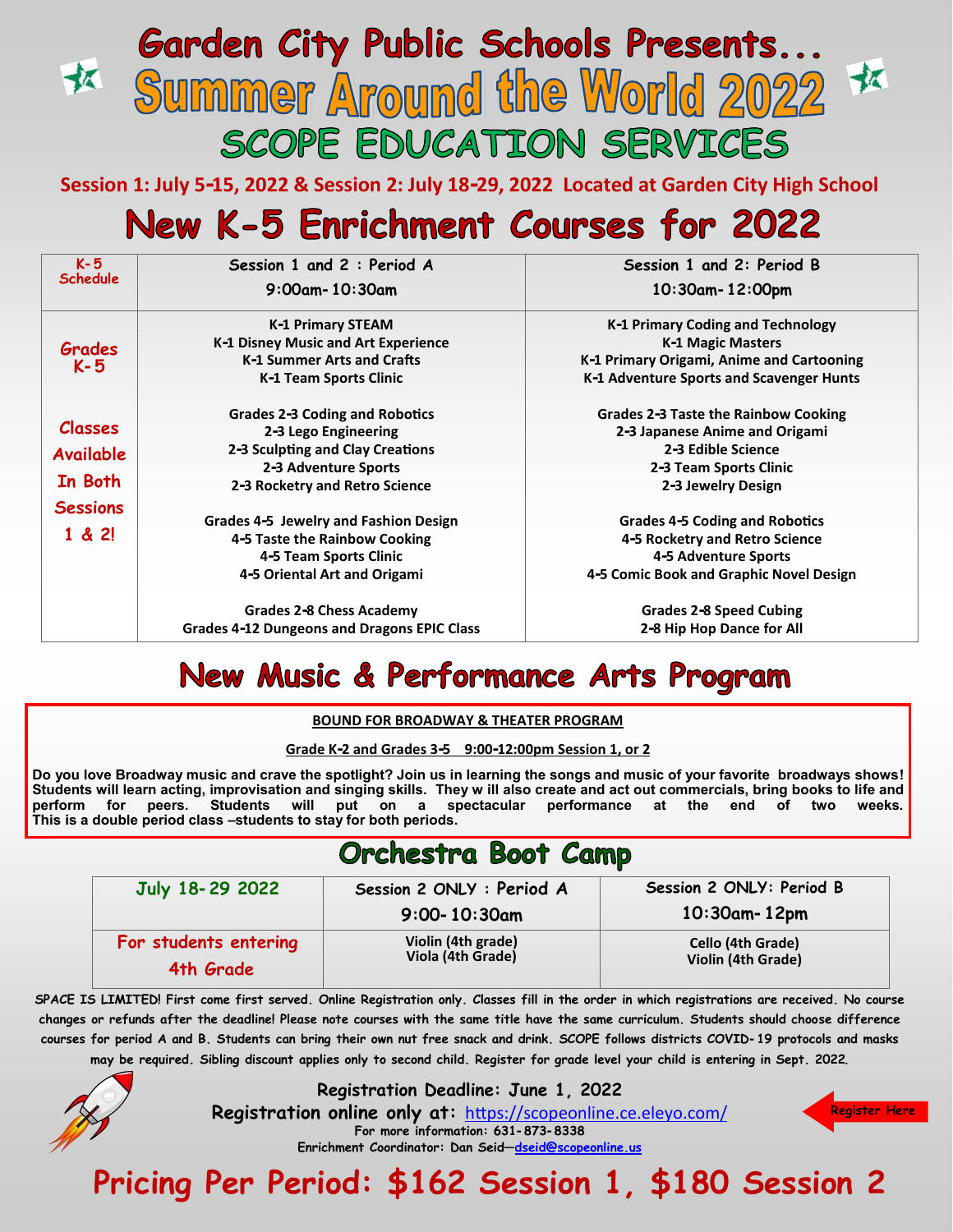## **Garden City Public Schools Presents...** 衣 **Summer Around the World 2022** SCOPE EDUCATION SERVICES

**Session 1: July 5-15, 2022 & Session 2: July 18-29, 2022 Located at Garden City High School**

# New 6-12 Grade Enrichment Courses for 2022

| Middle & HS Schedule               | Session 1 and 2 : Period A                   | Session 1 and 2: Period B                 |
|------------------------------------|----------------------------------------------|-------------------------------------------|
|                                    | $9:00 - 10:30$ am                            | $10:30$ am - 12pm                         |
| Grades 6-8                         | <b>Grades 6-8 Chocolateering</b>             | 6-8 Team Sports Clinic                    |
| <b>Two WEEK</b>                    | (STEAM Chocolate Engineering)                | 6-8 Extreme STEAM and Makerspace          |
| <b>Courses</b>                     | 6-8 International Adventure Sports           | 6-12 Movie Making and Cinematography      |
| \$162 Session 1<br>\$180 Session 2 | 6-8 Electrical Coding and Robotics           | 6-8 Paint Nite in the AM                  |
| Grades 9-12                        | 9-12 Electrical Coding and Robotics          | 9-12 Paint Night in the AM                |
| One WEEK                           | 11-12 College Essay Writing                  | 11-12 College Essay Writing               |
| <b>Courses</b>                     | 11-12 College Application Process (Session 1 | 11-12 College Application Process Virtual |
| \$90 Per Period                    | Only & Online)                               | (Session 1)                               |
|                                    | SAT Prep (3 hours 9-12)                      |                                           |

# New Music & Performance Arts Program

## **BROADWAY, THEATER, & PERFORMANCE ARTS PROGRAM Grade 6-12**

**Do you love Broadway music and crave the spotlight? This is a double period class –students to stay for both periods. Join a master performance arts instructor as you learn techniques, skills and strategies to becoming a master performance artist. This class involves dance and choreography, acting and improvisation skills, as well as lesson and a unit on stand up comedy.** 

## **Student Volunteer Program**

## **Looking to help out in your community?**

**If you are a student entering grades 9-12 in September of 2022, sign up to be a volunteer helper at summer enrichment! You will learn leadership skills, communication skills and child-care skills while helping out classroom teachers at enrichment. Volunteers will earn community service hours and receive a letter of recommendation upon completion of the program. Sign up here: <https://forms.gle/KyUW9f8Snic2B57PA>**

**SPACE IS LIMITED! First come first served. Online Registration only. Classes fill in the order in which registrations are received. No course changes or refunds after the deadline! Please note courses with the same title have the same curriculum. Students should choose difference courses for period A and B. Students can bring their own nut free snack and drink. SCOPE follows districts COVID-19 protocols and masks may be required. Sibling discount applies only to second child. Register for grade level entering in Sept. 2022.** 



**Registration Deadline: June 1, 2022**

**Registration online only at:** [https://scopeonline.ce.eleyo.com/](https://scopeonline.ce.eleyo.com/courses/category/95/enrichment%E2%80%941) **For more information: 631-873-8338 Enrichment Coordinator: Dan Seid[—dseid@scopeonline.us](mailto:dseid@scopeonline.us)**



**Register ASAP! Space is Limited!**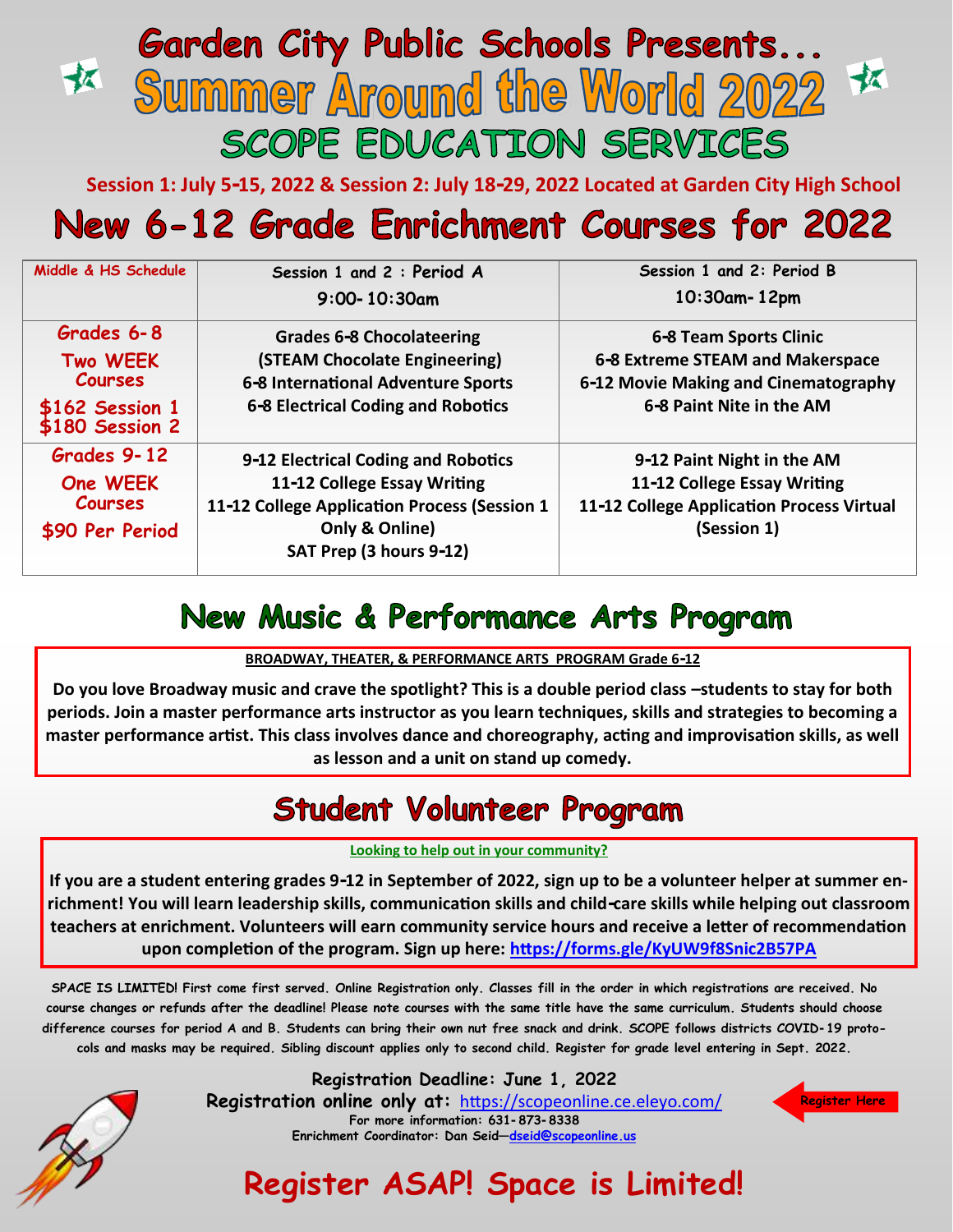# SCOPE EDUCATION SERVICES

**COURSE DESCRIPTIONS:**

## **K-1 Course Descriptions:**

## **Adventure Sports & Scavenger Hunts**:

Join your friends in an action packed sports training class. We will focus on individual and competitive fun sports. Relay races, scavenger hunts, obstacle courses, and field training. Kids will learn social-emotional skills of teamwork, perseverance, determination and following direction skills all while having fun and being physically active outdoors and indoors.

## **Disney Music & Art Experience**:

Come along on a magic carpet ride as we show you a whole new world of the music and art from Walt Disney. You will learn famous songs, music and movement of Disney productions featuring Frozen, Aladdin, Lion King, Beauty and the Beast and more Disney productions. You will whistle while you work and sing along as we also complete cartooning and art projects related to Disney characters and scenes. Children will be immersed in a world of art, music and cartooning.

## **Magic Masters**:

In this introductory magic class, students will learn the art of illusion. Students will learn how to vanish an object, transform items into a different item, make objects disappear and reappear and learn many card and money tricks to show off! Students will practice to be able to put on a small magic show at the end of the semester. Students will be provided demonstrations, instructions and opportunities to practice!

## **Primary Origami and Cartooning**:

If your child loves art, origami and cartoons, this class is for them! Each week students will focus on a specific object such as animals, foods, cartoon characters and objects from nature to create both in origami and cartoon form. Students will design objects utilizing various origami techniques and learn cartooning and drawing skills to give these objects character. If your child loves art, this class will surely please them. They will come home each day with several projects completed!

## **Primary Coding and Technology**

This introductory course will feature an outstanding curriculum focusing on problem based solving, logical thinking, creativity, resilience, persistence and boost your child's confidence! Students will code with Minecraft, Star Wars, and Frozen block-based tutorial programs

## **Primary STEAM**

Do you love to create new designs or to solve challenging problems? Work with teams and let your curiosity and creativity soar, as we explore the world of SCIENCE, TECHNOLOGY, ENGINEERING, ART and MATH! Students will explore topics in STEAM and science to explore their natural world while creating exciting projects.

## **Team Sports Clinic:**

This class will focus on teamwork and developing social and athletic skills in our primary aged students. Students will learn skills in soccer, basketball, kickball and other team related field and indoor sports. Students will develop their social skills by following directions and working as a team.

## **Summer Arts & Crafts:**

If you enjoy arts and crafts and love summer, then this is the course for you! Using summer fun themes like beaches, shells, fish, boats and lighthouses we will create a variety of sun-sational projects. In this course, we will use a variety of mediums to create beautiful works of art! We will use materials such as watercolors, clay, paint and more. Let your imagination soar as you explore summer favorites.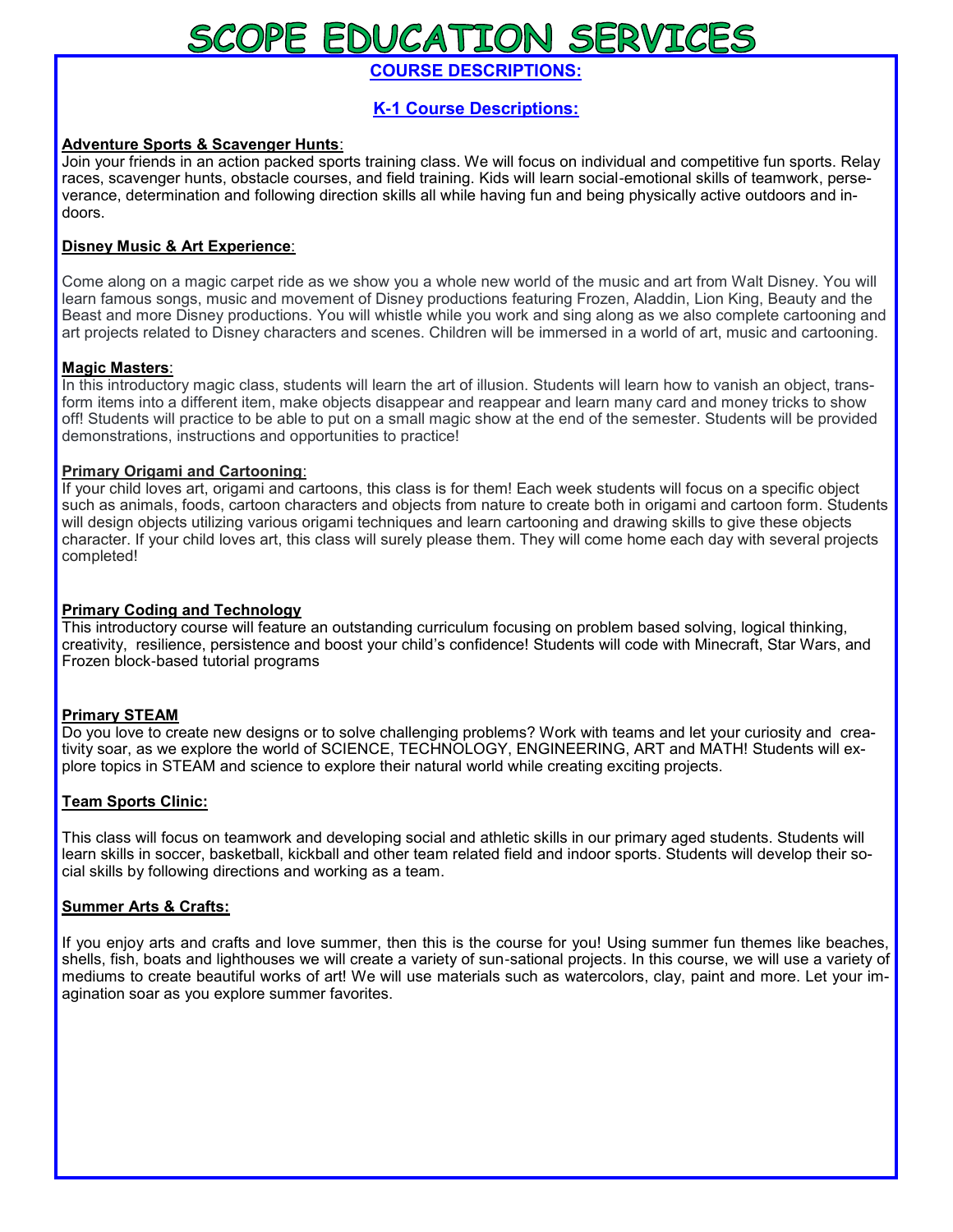# SCOPE EDUCATION SERVICES

**COURSE DESCRIPTIONS:**

## **Grades 2-3 Course Descriptions:**

#### **Adventure Sports:**

Join your friends in an action packed sports training class. We will focus on individual and competitive fun sports. Relay races, scavenger hunts, obstacle courses, and field training. Kids will learn social-emotional skills of teamwork, perseverance, determination and following direction skills all while having fun and being physically active outdoors and indoors.

#### **Chess Academy:**

Are you ready to take your chess skills to the next level? Or are you a beginner ready to learn the game of chess for the first time? Either way, this class is for you! Each chess academy session is structured by starting off with a 20-30 minute lesson on chess pieces, strategy, skills, gambits and plays, followed by 45 minutes of tournament style games. Students will compete in an in-house competition and no elimination tournament. All students will receive a trophy or medal at the end of the program. Students will increase their knowledge of the game and have a great time with their friends!

#### **Coding and Robotics**

This introductory course will feature an outstanding curriculum focusing on problem based solving, logical thinking, creativity, resilience, persistence and boost your child's confidence! Students will code with Minecraft, Star Wars, and Frozen block-based tutorial programs.

#### **Edible Science:**

Have you ever wondered how things work? Discover, explore, and create our wonderful world through Edible Science! Ever eat slime? Ever create a worm farm out of pudding and gummy worms? Construct the layers of the Earth and claim you have eaten the world! Come join us and learn about Science and then eat what you learned!

#### **Hip Hop Dance for All:**

Give hip hop dance a try in this flexible beginner Hip Hop class where students will learn the basic fundamentals of hip hop through technical teachings, creative movement and choreography to hip hop music at their own pace!

#### **Japanese Anime, Art and Animation**

Anime is one of the most popular art and animation forms in the world and if you love art, sketching, drawing and design this outstanding course will teach your art theory, how to sketch and how to draw animation and characters. Art and Animation is a course in which students express their visual creativity through drawing, storytelling, and other visual mediums. Throughout the course students will explore the international history and evolution of Japanese animation. Students will demonstrate creative self-expression as they learn basic Japanese anime drawing skills and techniques for original character design.

#### **Jewelry Design:**

In this jewelry making class, students learn with friends the art of jewelry and bracelet design. Kids can use lanyard, rainbow loom, and string bracelets to be creative and design fashionable jewelry to take home and share with friends and families.

#### **Lego Engineering**

Students will be using LEGOs to complete challenges and build stories! They will have time to use their imagination to do some free building as well.

#### **Sculpting & Clay Creations**

Join an amazing art instructor, as she teaches students different techniques and styles with clay sculpting. Students will have the opportunity to create projects while learning many different artistic styles. Students will create their own masterpieces from a skilled and certified art-instructor with a focus on mindfulness and artistic expression.

#### **Speed Cubing:**

Have you ever looked at a rubix cube and wondered how fast you could solve it? Have you always Have you always wanted to learn how to solve a rubix cube? Do you already know how to solve it but want to compete and improve your skills? This class is for you. We will learn beginner and advanced cubing techniques, and solve different styles of cubes. You will compete with your friends on time competition skills. Students of this class will improve their speed, accuracy.

#### **Rocketry and Retro-Science**

Science is exploratory and exciting! It's about the "Aha!" moments in life, like when you figure out how something works or when you're amazed by the result of an awesome experiment. You will have the opportunity to learn about science through our interactive hands-on science activities that will be sure to spark your imagination! Students will learn about Newton's laws of motion and build rockets to launch!

#### **Taste the Rainbow Cooking:**

Come join us and explore the possibilities of tasting the rainbow! Discover exciting ways to work with others to create different recipes. These colorful foods will help you grow strong and healthy, and you will get the chance to create a cookbook full of these wonderful ingredients. We will discuss the benefits of these foods, and we will even be able to eat them! We will focus on cool dishes, desserts and chocolate making!

#### **Team Sports Clinic:**

This class will focus on teamwork and developing social and athletic skills in our primary aged students. Students will learn skills in soccer, basketball, kickball and other team related field and indoor sports. Students will develop their social skills by following directions and working as a team.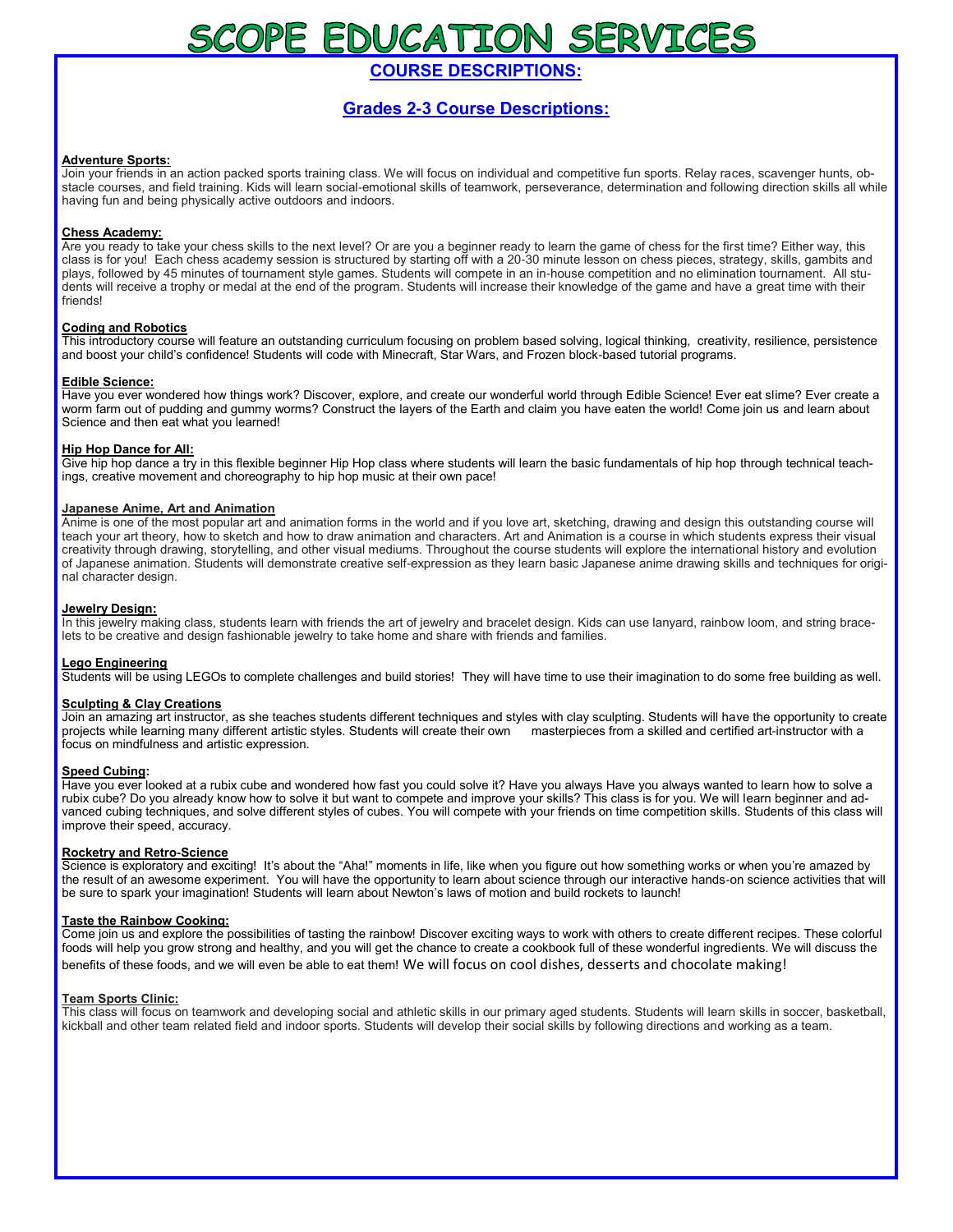#### **Adventure Sports:**

Join your friends in an action packed sports training class. We will focus on individual and competitive fun sports. Relay races, scavenger hunts, obstacle courses, and field training. Kids will learn social-emotional skills of teamwork, perseverance, determination and following direction skills all while having fun and being physically active outdoors and indoors.

#### **Chess Academy:**

Are you ready to take your chess skills to the next level? Or are you a beginner ready to learn the game of chess for the first time? Either way, this class is for you! Each chess academy session is structured by starting off with a 20-30 minute lesson on chess pieces, strategy, skills, gambits and plays, followed by 45 minutes of tournament style games. Students will compete in an in-house competition and no elimination tournament. All students will receive a trophy or medal at the end of the program. Students will increase their knowledge of the game and have a great time with their friends!

#### **Coding and Robotics**

This introductory course will feature an outstanding curriculum focusing on problem based solving, logical thinking, creativity, resilience, persistence and boost your child's confidence! Students will code with Minecraft, Star Wars, and Frozen block-based tutorial programs.

#### **Comic Book & Graphic Novel Design:**

Do you love comic books and graphic novels? Are you looking to become a better writer and designer? This course will teach you two skills, writing and sketching. You will become a better writer, story teller, and also learn sketching and drawing techniques. By the end of this course you will have your own finalized and published graphic novel ready to go and share with friends and family. If you love art, design, and want to become a great writer- this course is for you!

#### **Dungeons and Dragons Epic Class:**

There's no better way to get into Dungeons and Dragons than joining this epic narrative game style epic class from SCOPE. Whether you're brand new to Dungeons and Dragons, or have enjoyed this story-telling SAGA before, join your friends as you dip your toes into the world of Dungeons and Dragons. Join our elite dungeon master as they take you through a world of wizards, mythical creatures and heroes and villians as you use acting, story-telling and imagination to play this famous game!

#### **Hip Hop for All-**

Join friends as you learn modern hip hop dance skills and moves. Give hip hop dance a try in this flexible beginner Hip Hop class where students will learn the basic fundamentals of hip hop through technical teachings, creative movement and choreography to hip hop music at their own pace!

#### **Jewelry & Fashion Design:**

In this jewelry making class, students learn with friends the art of jewelry and bracelet design. Kids can use lanyard, rainbow loom, and string bracelets to be creative and design fashionable jewelry to take home and share with friends and families. Children will also learn skills and artistic techniques to design and sketch clothing.

#### **Orchestra Boot Camp**

If you're planning on joining the orchestra in 4th grade please join our orchestra boot camp! Join a Garden City instructor as you have a 45 minute direct instruction lesson on your instrument and 45 minutes of practice play as you learn how to handle, play and manage your new instrument.

#### **Oriental Art & Origami:**

In this course students will learn the beauty of origami and art, music and culture from the multiple cultures from East Asia to the Middle East. Students will learn to appreciate the beautiful culture and art of eastern countries such as Japan, Korea, China, India, and Persia. From Origami cranes, tigers, dragons and sushi and lamps to Arabic geometric tile design, to Chinese and Persian Calligraphy, students will learn culture, language, and most importantly expressive art styles from each region while producing origami and art projects of their own every lesson. Students will also learn wet-folding origami. If you love art and learning about culture- this course is for you!

#### **Rocketry and Retro-Science**

Science is exploratory and exciting! It's about the "Aha!" moments in life, like when you figure out how something works or when you're amazed by the result of an awesome experiment. You will have the opportunity to learn about science through our interactive hands-on science activities that will be sure to spark your imagination! Students will learn about Newton's laws of motion and build rockets to launch!

#### **Speed Cubing:**

Have you ever looked at a rubix cube and wondered how fast you could solve it? Have you always Have you always wanted to learn how to solve a rubix cube? Do you already know how to solve it but want to compete and improve your skills? This class is for you. We will learn beginner and advanced cubing techniques, and solve different styles of cubes. You will compete with your friends on time competition skills. Students of this class will improve their speed, accuracy.

#### **Taste the Rainbow Cooking:**

Come join us and explore the possibilities of tasting the rainbow! Discover exciting ways to work with others to create different recipes. These colorful foods will help you grow strong and healthy, and you will get the chance to create a cookbook full of these wonderful ingredients. We will discuss the benefits of these foods, and we will even be able to eat them! We will focus on cool dishes, desserts and chocolate making!

#### **Team Sports Clinic:**

This class will focus on teamwork and developing social and athletic skills in our primary aged students. Students will learn skills in soccer, basketball, kickball and other team related field and indoor sports. Students will develop their social skills by following directions and working as a team.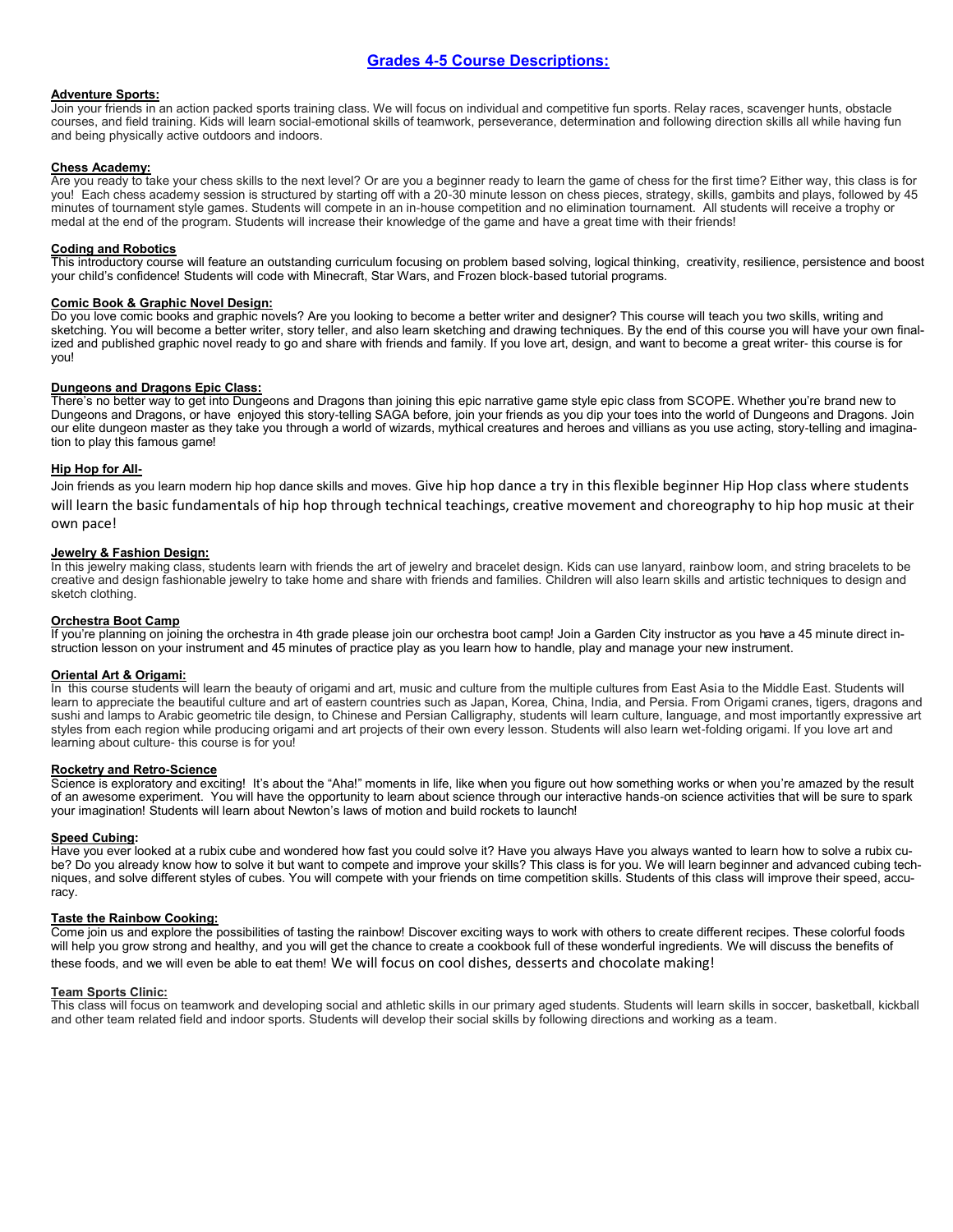## **International Team Sports Clinic:**

This class will focus on teamwork and developing social and athletic skills in our primary aged students. Students will learn skills in soccer, basketball, kickball and other team related field and indoor sports. Students will develop their social skills by following directions and working as a team. We will also focus on international team sports played in other world-wide countries.

## **Chess Academy:**

Are you ready to take your chess skills to the next level? Or are you a beginner ready to learn the game of chess for the first time? Either way, this class is for you! Each chess academy session is structured by starting off with a 20-30 minute lesson on chess pieces, strategy, skills, gambits and plays, followed by 45 minutes of tournament style games. Students will compete in an in-house competition and no elimination tournament. All students will receive a trophy or medal at the end of the program. Students will increase their knowledge of the game and have a great time with their friends!

## **Chocolateering Chocolate STEM Engineering**

In this amazing engineering course students will utilize design thinking strategies to learn design, engineering and architectural principles totally using chocolate. Students will design, create and build fascinating engineering structures out of chocolate such as homes, boats, bridges, skyscrapers and more! We promise this will be the most delicious and enlightening science class you'll ever take.

### **Electrical Coding & Robotics:**

This is an introductory & Intermediate course in coding and basic computer language for secondary students. We will explore the use of the computer languages known as HTML and CSS to aid in the final goal of producing web pages and computer applications from start to finish, using computer language coding. We will explore the world of apps and creating computer games & programs. Students can sign up for one or more weeks to learn many new skills and work on different projects each week.

### **Extreme Sports:**

In this athletic training boot-camp, join friends and you build muscle endurance and tone. Work on cardiovascular and team sport exercises and stretches. You will also compete in team sports.

### **Extreme STEAM & Makerspace:**

Do you love to create new designs or to solve challenging problems? Work with teams and let your curiosity and creativity soar, as we explore the world of SCIENCE, TECHNOLOGY, ENGINEERING, ART and MATH!

### **Movie Making & Cinematography:**

The purpose of this course is to provide a project-based visual arts program, which guides students to and aspiring video and film makers in the production of film, video, and new media projects for business and entertainment. Students experience both the creative and technical aspects of filmmaking and are instructed on the three stages of project creation. In pre-production, students learn the basic principles of story development, screenplay writing and storyboarding. If you love film and videos, and want to learn how to make your own, this course is for you!

### **Paint Nite:**

Students will learn through step by step tutorial based instruction on how to create and paint their own canvas creations. Students will bring home their artistic creations and enhance their expressive art skills.